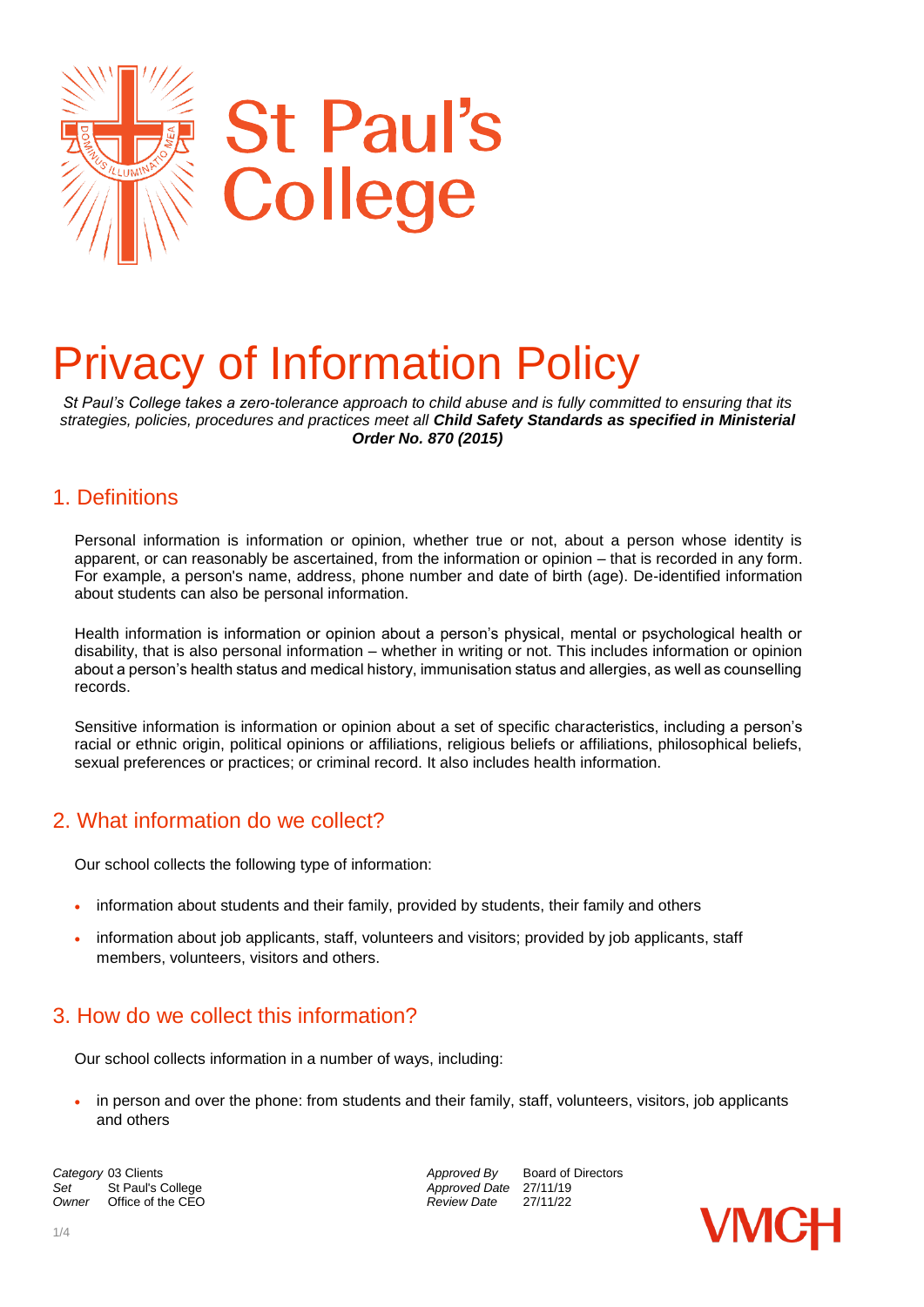- from electronic and paper documentation: including job applications, emails, invoices, enrolment forms, letters to our school, consent forms (for example: enrolment, excursion consent forms), our school's website or school-controlled social media
- through online tools: such as apps and other software used by our school
- through any CCTV cameras located at our school.

## 4. Unsolicited information about you

Our school may receive information about you that we have taken no active steps to collect. If permitted or required by law, our school may keep records of this information. If not, we will destroy or de-identify the information when practicable, lawful and reasonable to do so.

## 5. Why do we collect this information?

Primary purposes of collecting information about students and their families

Our school collects information about students and their families when necessary to:

- educate students
- support students' social and emotional wellbeing, and health
- fulfil legal requirements, including to:
	- $\circ$  take reasonable steps to reduce the risk of reasonably foreseeable harm to students, staff and visitors (duty of care)
	- o make reasonable adjustments for students with disabilities (anti- discrimination law)
	- o provide a safe and secure workplace (occupational health and safety law)
- enable our school to:
	- $\circ$  communicate with parents about students' schooling matters and celebrate the efforts and achievements of students
	- o maintain the good order and management of our school
	- o ensure the effective management, resourcing and administration of our school
	- o fulfil statutory functions and duties
	- $\circ$  plan, fund, monitor, regulate and evaluate the school's policies, services and functions
	- o comply with reporting requirements
	- investigate incidents in the school and/or respond to any legal claims against the school.

# 6. Primary purposes of collecting information about others

Our school collects information about staff, volunteers and job applicants:

- to assess applicants' suitability for employment or volunteering
- to administer employment or volunteer placement
- for insurance purposes, including public liability and WorkCover

**Category** 03 Clients *Category* 03 Clients *Approved By* Board of Directors *Approved By* Board of Directors Set St Paul's College *Set* Approved Date 27/11/19<br>
Owner Office of the CEO **Approved Date** 27/11/22 *Office of the CEO* 

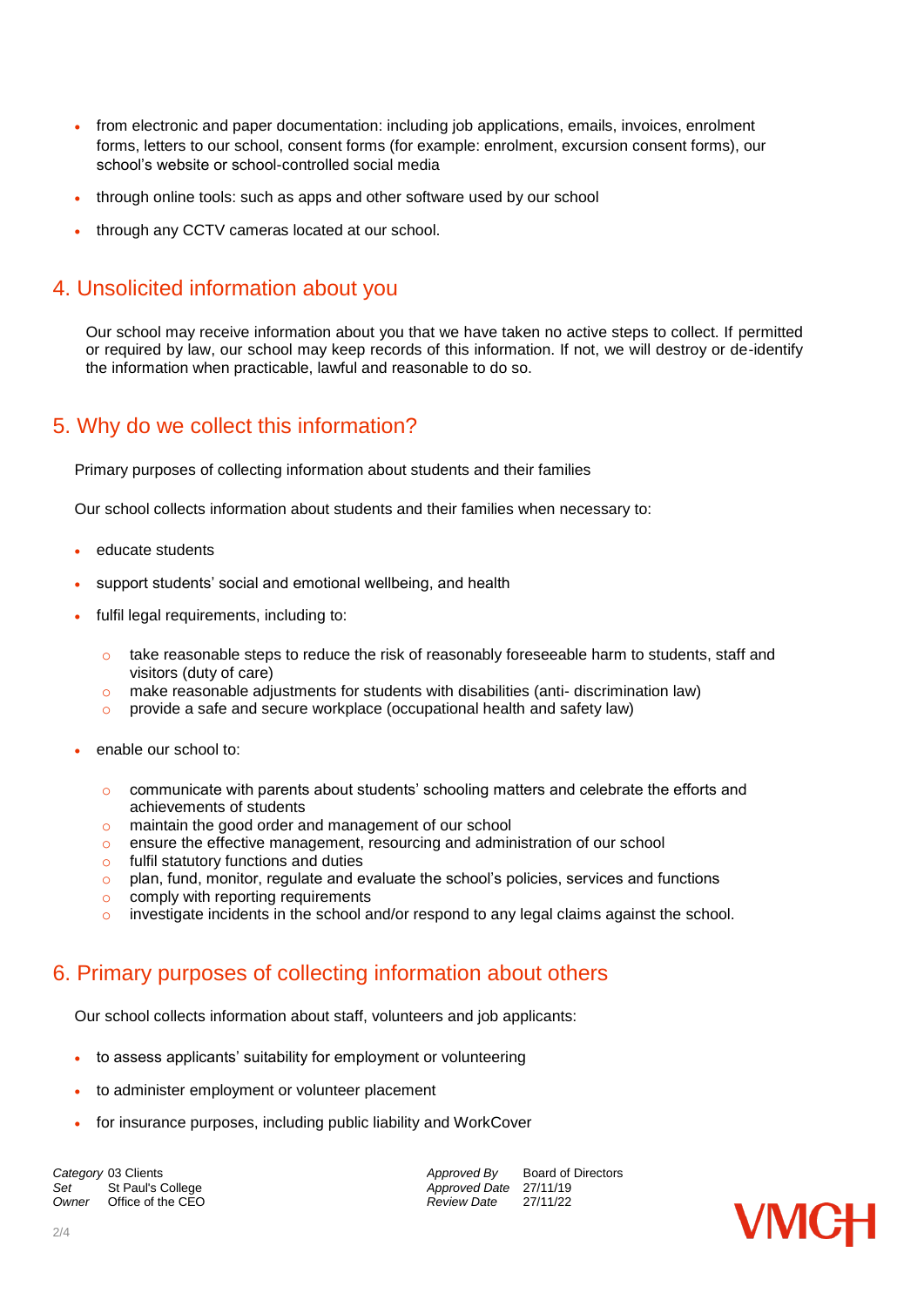- to fulfil various legal obligations, including employment and contractual obligations, occupational health and safety law and to investigate incidents
- to respond to legal claims against our school

## 7. When do we use or disclose information?

Our school uses or discloses information consistent with Victorian privacy law, as follows:

- **1.** for a primary purpose as defined above
- **2.** for a related secondary purpose that is reasonably to be expected for example, to enable the Board to fulfil its objectives, functions and powers
- **3.** with notice and/or consent including consent provided on enrolment and other forms
- **4.** when necessary to lessen or prevent a serious threat to:
	- o a person's life, health, safety or welfare
	- o the public's health, safety or welfare
- **5.** when required or authorised by law including as a result of our duty of care, anti-discrimination law, occupational health and safety law, reporting obligations to agencies such as Department of Health and Human Services and complying with tribunal or court orders, subpoenas or Victoria Police warrants
- **6.** to investigate or report unlawful activity, or when reasonably necessary for a specified law enforcement purpose, including the prevention or investigation of a criminal offence or seriously improper conduct, by or on behalf of a law enforcement agency
- **7.** for school research or school statistics purposes
- **8.** to establish or respond to a legal claim.

## 8. Responding to complaints

On occasion, our school may receive complaints from parents and others. Our school will use and disclose information as considered appropriate to respond to these complaints (including responding to complaints made to external organisations or agencies).

See St Paul's College complaints and grievances policies.

## 9. Accessing your information

All individuals, or their authorised representative(s), have a right to access, update and correct information that our school holds about them.

## 10. Access to student information

Our school only provides school reports and ordinary school communications to parents/carers who have a legal right to that information.

In some circumstances, an authorised representative may not be entitled to information about the student. These circumstances include when granting access would not be in the student's best interests or would breach our duty of care to the student or would unreasonably impact on the privacy of another person.